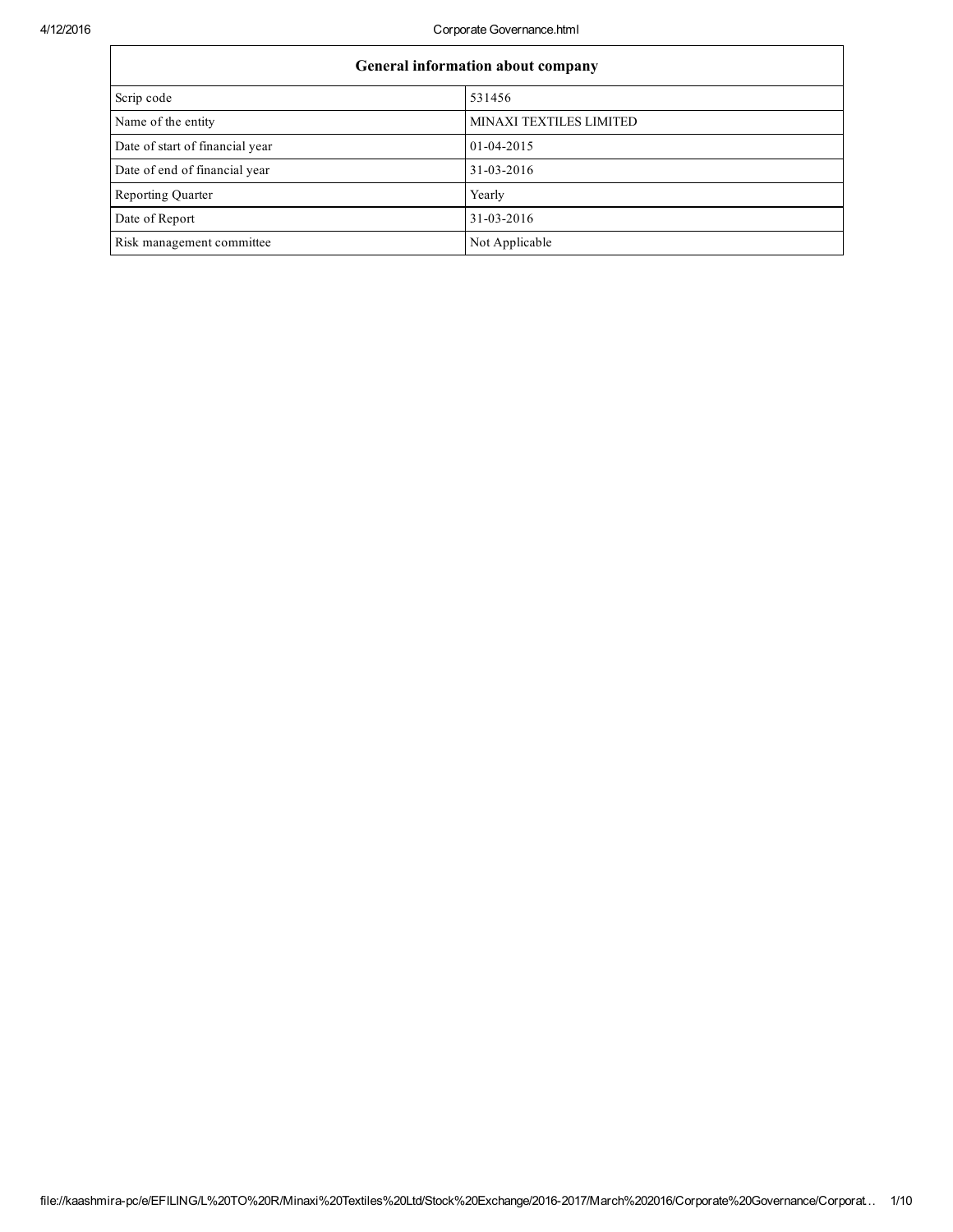|                | <b>Annexure 1</b>                                      |                                                       |                                                                |  |  |  |
|----------------|--------------------------------------------------------|-------------------------------------------------------|----------------------------------------------------------------|--|--|--|
|                | Annexure 1                                             |                                                       |                                                                |  |  |  |
|                | <b>III. Meeting of Board of Directors</b>              |                                                       |                                                                |  |  |  |
| <b>Sr</b>      | Date(s) of meeting (if any) in the<br>previous quarter | Date(s) of meeting (if any) in the<br>current quarter | Maximum gap between any two consecutive (in<br>number of days) |  |  |  |
|                | 28-10-2015                                             |                                                       |                                                                |  |  |  |
| 2              | $06 - 11 - 2015$                                       |                                                       | 8                                                              |  |  |  |
| 3              |                                                        | 12-01-2016                                            | 66                                                             |  |  |  |
| $\overline{4}$ |                                                        | 13-02-2016                                            | 31                                                             |  |  |  |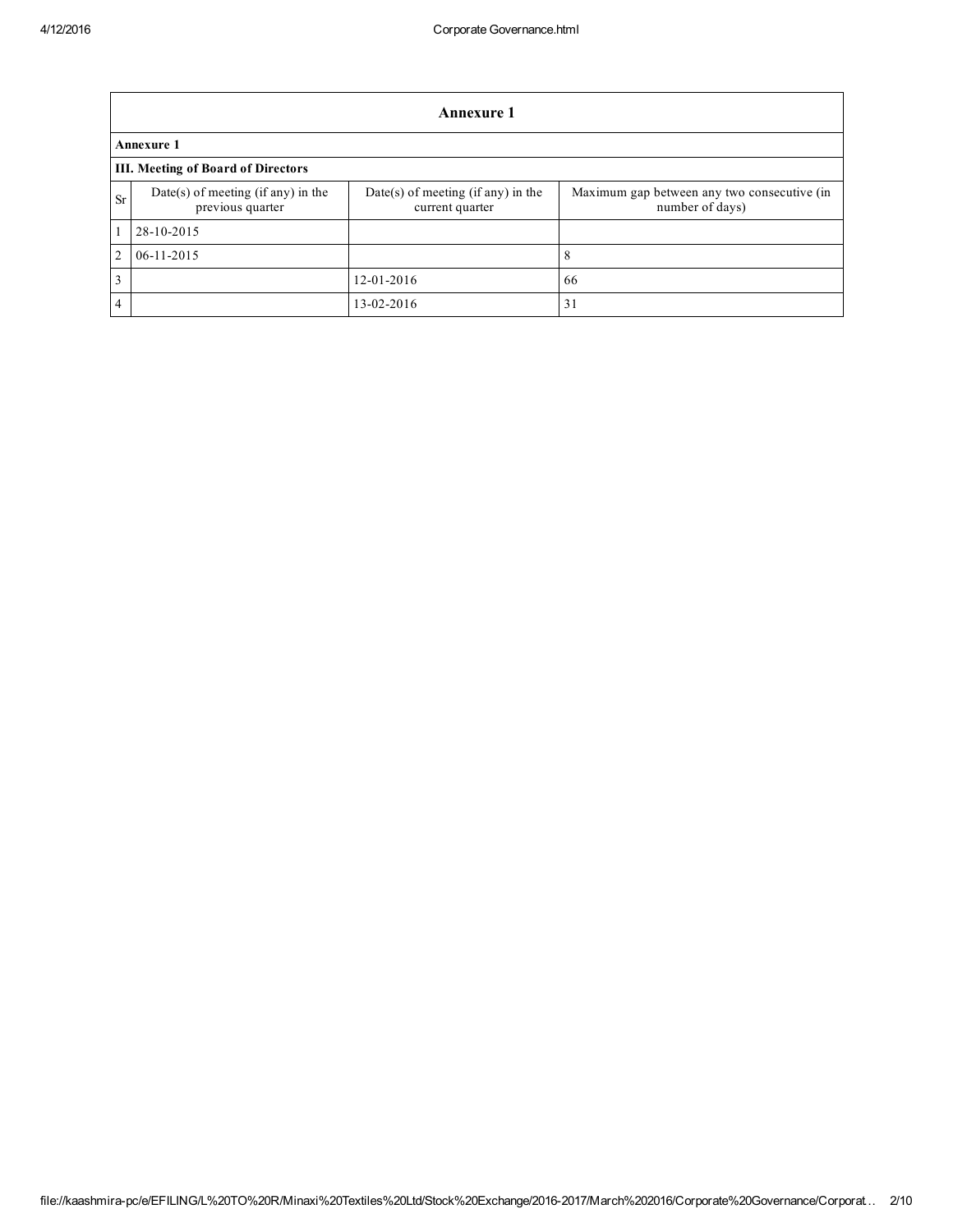|                | <b>Annexure 1</b>                              |                                                                   |                                                     |                                                             |                                                                           |                                                                            |
|----------------|------------------------------------------------|-------------------------------------------------------------------|-----------------------------------------------------|-------------------------------------------------------------|---------------------------------------------------------------------------|----------------------------------------------------------------------------|
|                | <b>IV. Meeting of Committees</b>               |                                                                   |                                                     |                                                             |                                                                           |                                                                            |
| <b>Sr</b>      | Name of<br>Committee                           | Date(s) of meeting of<br>the committee in the<br>relevant quarter | Whether<br>requirement of<br>Ouorum met<br>(Yes/No) | Requirement of<br>Ouorum met<br>(details)                   | Date(s) of meeting of $\vert$<br>the committee in the<br>previous quarter | Maximum gap between any<br>two consecutive meetings<br>(in number of days) |
|                | Audit<br>Committee                             | 13-02-2016                                                        | Yes                                                 | All Four committee<br>members remain<br>present             | $06-11-2015$                                                              | 98                                                                         |
| $\overline{2}$ | Nomination<br>and<br>remuneration<br>committee | 13-02-2016                                                        | Yes                                                 | Three out of four<br>committee<br>members remain<br>present |                                                                           |                                                                            |
|                | Stakeholders<br>Relationship<br>Committee      | 13-02-2016                                                        | Yes                                                 | All Four committee<br>members remain<br>present             | $06-11-2015$                                                              | 98                                                                         |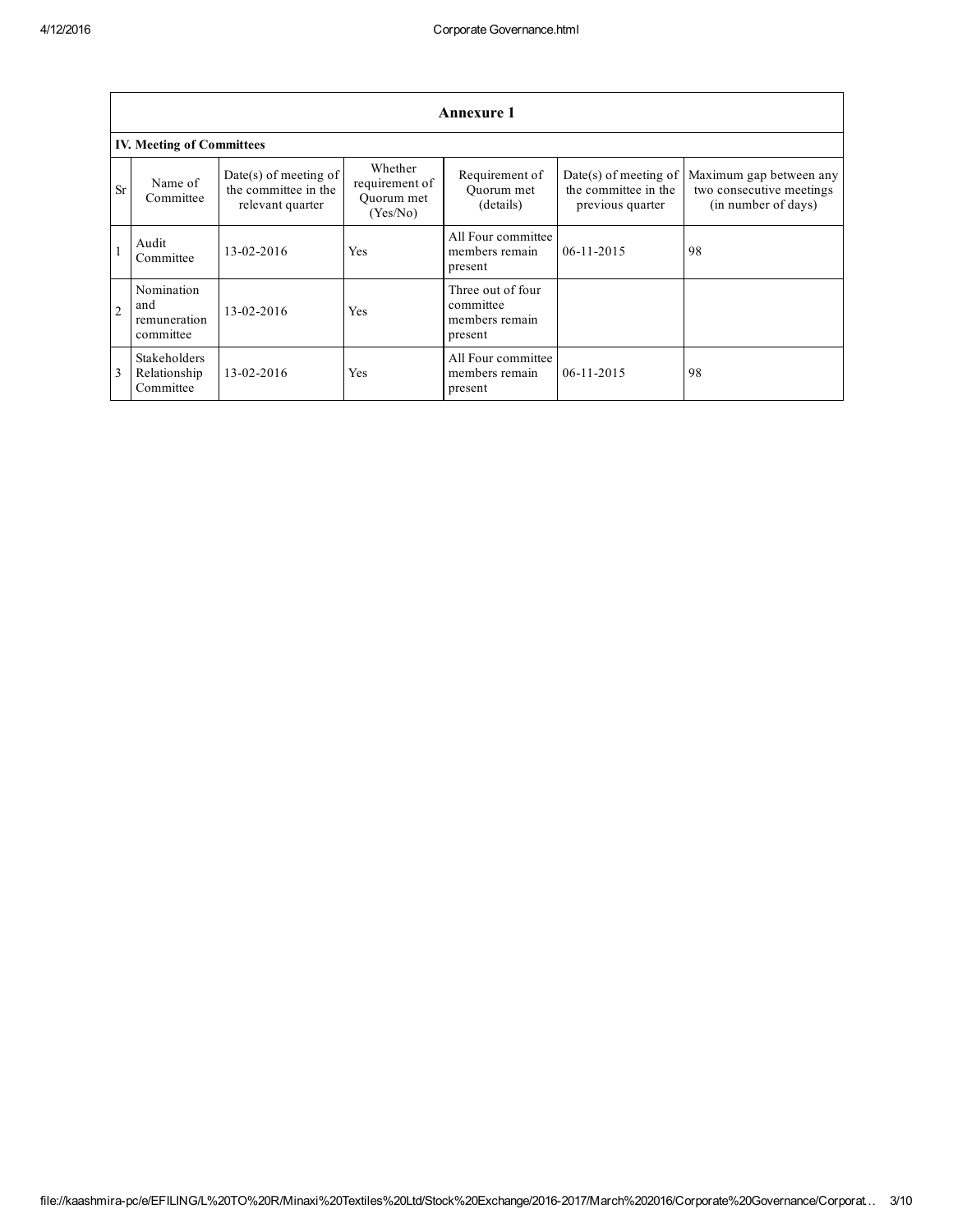|                | Annexure 1                                                                                                |                                  |                                                                    |  |  |
|----------------|-----------------------------------------------------------------------------------------------------------|----------------------------------|--------------------------------------------------------------------|--|--|
|                | V. Related Party Transactions                                                                             |                                  |                                                                    |  |  |
|                | Subject                                                                                                   | Compliance status<br>(Yes/No/NA) | If status is "No" details of non-<br>compliance may be given here. |  |  |
|                | Whether prior approval of audit committee obtained                                                        | <b>NA</b>                        |                                                                    |  |  |
| $\overline{c}$ | Whether shareholder approval obtained for material RPT                                                    | NA                               |                                                                    |  |  |
|                | Whether details of RPT entered into pursuant to omnibus approval<br>have been reviewed by Audit Committee | <b>NA</b>                        |                                                                    |  |  |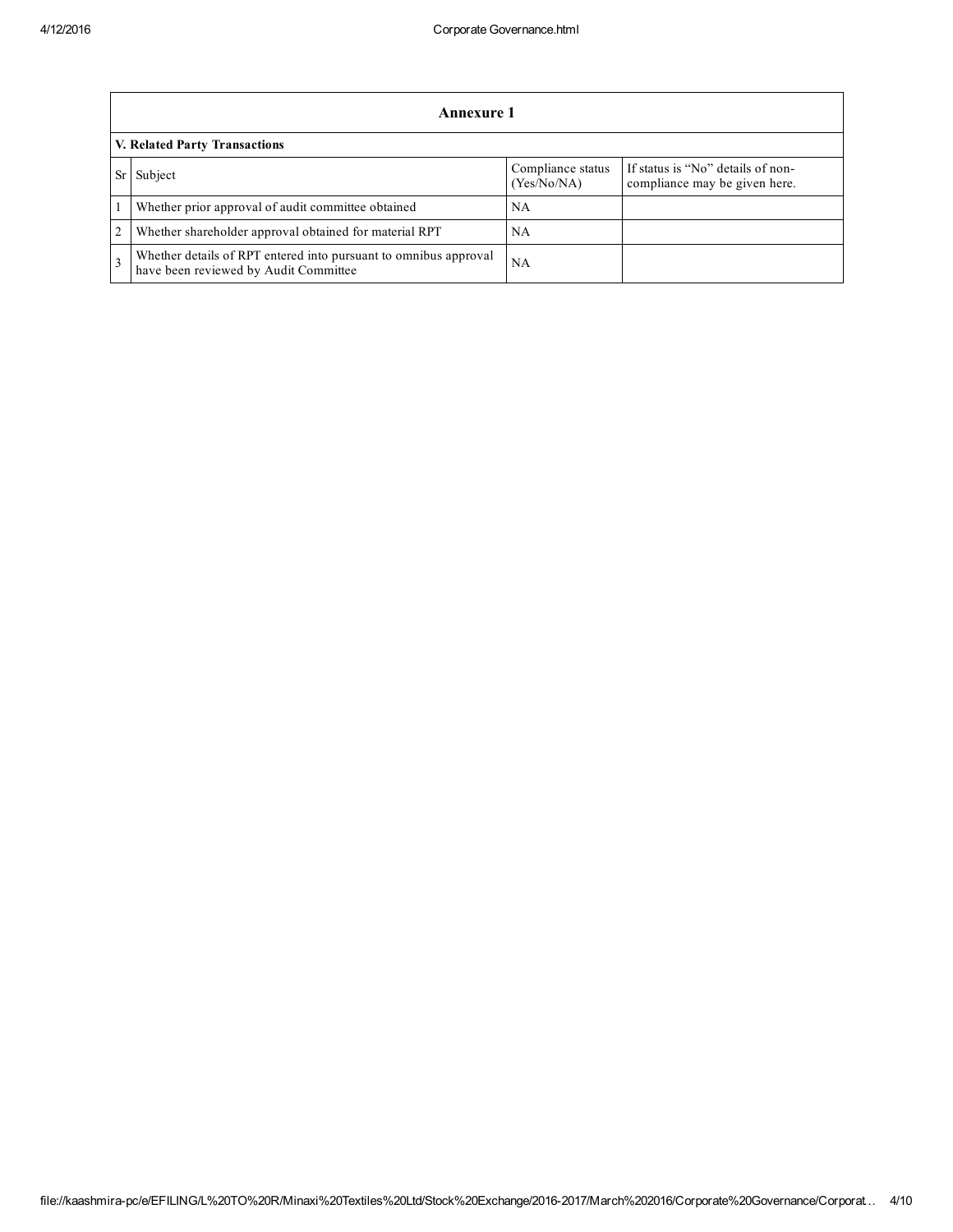|                          | <b>Annexure 1</b>                                                                                                                                                                                               |                                  |  |  |
|--------------------------|-----------------------------------------------------------------------------------------------------------------------------------------------------------------------------------------------------------------|----------------------------------|--|--|
|                          | <b>VI. Affirmations</b>                                                                                                                                                                                         |                                  |  |  |
| Sr                       | Subject                                                                                                                                                                                                         | Compliance<br>status<br>(Yes/No) |  |  |
|                          | The composition of Board of Directors is in terms of SEBI (Listing obligations and disclosure requirements)<br>Regulations, 2015                                                                                | Yes                              |  |  |
| $\mathfrak{D}$           | The composition of the following committees is in terms of SEBI(Listing obligations and disclosure requirements)<br>Regulations, 2015 a. Audit Committee                                                        | Yes                              |  |  |
| $\mathbf{3}$             | The composition of the following committees is in terms of SEBI(Listing obligations and disclosure requirements)<br>Regulations, 2015. b. Nomination & remuneration committee                                   | Yes                              |  |  |
| $\overline{4}$           | The composition of the following committees is in terms of SEBI(Listing obligations and disclosure requirements)<br>Regulations, 2015. c. Stakeholders relationship committee                                   | Yes                              |  |  |
| $\overline{\phantom{0}}$ | The composition of the following committees is in terms of SEBI(Listing obligations and disclosure requirements)<br>Regulations, 2015. d. Risk management committee (applicable to the top 100 listed entities) | NA                               |  |  |
| 6                        | The committee members have been made aware of their powers, role and responsibilities as specified in SEBI<br>(Listing obligations and disclosure requirements) Regulations, 2015.                              | Yes                              |  |  |
|                          | The meetings of the board of directors and the above committees have been conducted in the manner as specified<br>in SEBI (Listing obligations and disclosure requirements) Regulations, 2015.                  | Yes                              |  |  |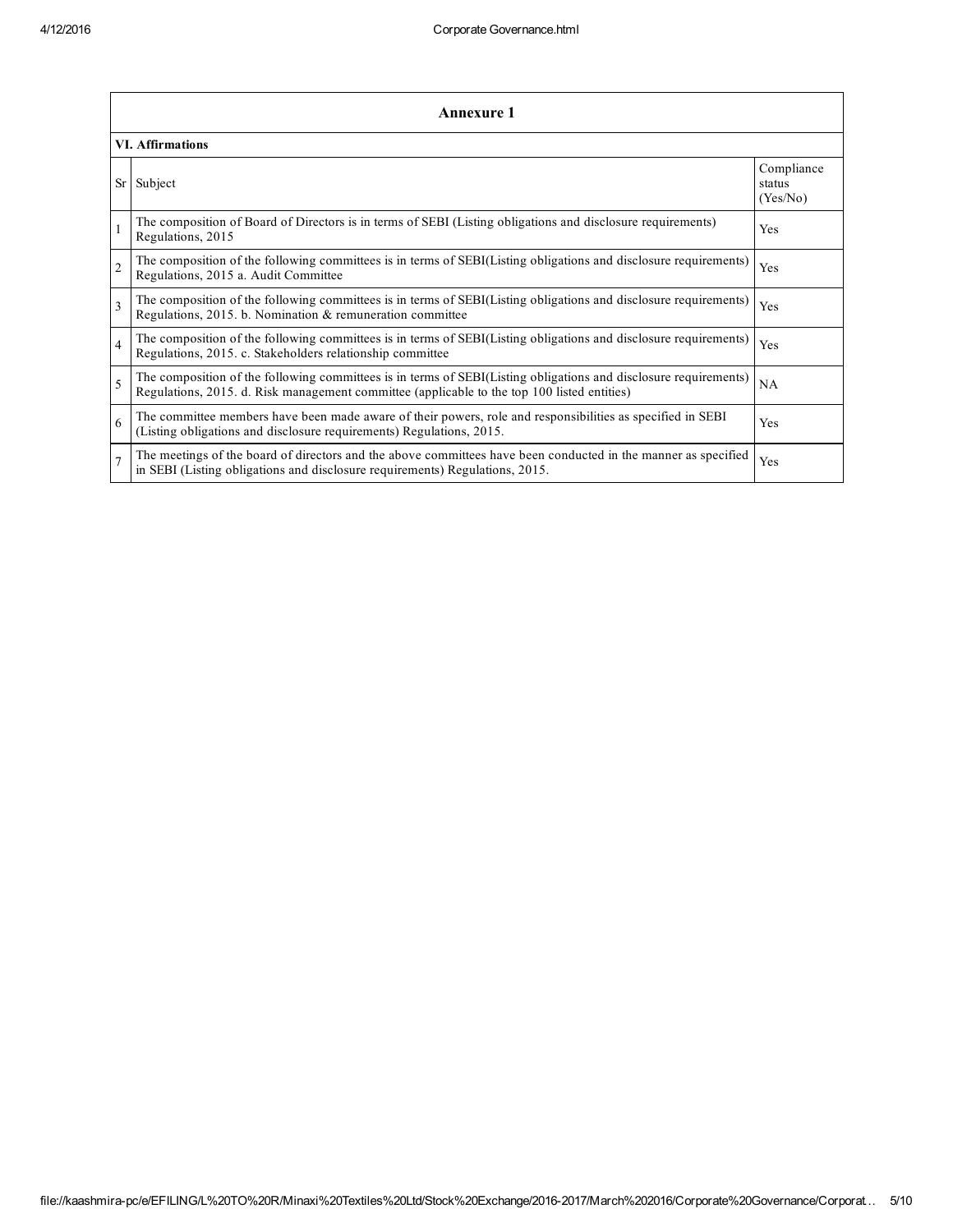|                | <b>Annexure II</b>                                                                                                                            |                                     |                                                                      |                        |  |  |
|----------------|-----------------------------------------------------------------------------------------------------------------------------------------------|-------------------------------------|----------------------------------------------------------------------|------------------------|--|--|
|                | Annexure II to be submitted by listed entity at the end of the financial year (for the whole of financial year)                               |                                     |                                                                      |                        |  |  |
|                | I. Disclosure on website in terms of Listing Regulations                                                                                      |                                     |                                                                      |                        |  |  |
| <b>Sr</b>      | Item                                                                                                                                          | Compliance<br>status<br>(Yes/No/NA) | If status is "No" details of<br>non-compliance may be<br>given here. | Web address            |  |  |
| 1              | Details of business                                                                                                                           | Yes                                 |                                                                      | www.minaxitextiles.com |  |  |
| $\overline{c}$ | Terms and conditions of appointment of independent<br>directors                                                                               | Yes                                 |                                                                      | www.minaxitextiles.com |  |  |
| 3              | Composition of various committees of board of directors                                                                                       | Yes                                 |                                                                      | www.minaxitextiles.com |  |  |
| $\overline{4}$ | Code of conduct of board of directors and senior<br>management personnel                                                                      | Yes                                 |                                                                      | www.minaxitextiles.com |  |  |
| 5              | Details of establishment of vigil mechanism/ Whistle<br>Blower policy                                                                         | Yes                                 |                                                                      | www.minaxitextiles.com |  |  |
| 6              | Criteria of making payments to non-executive directors                                                                                        | <b>Yes</b>                          |                                                                      | www.minaxitextiles.com |  |  |
| 7              | Policy on dealing with related party transactions                                                                                             | Yes                                 |                                                                      | www.minaxitextiles.com |  |  |
| 8              | Policy for determining 'material' subsidiaries                                                                                                | NA                                  |                                                                      |                        |  |  |
| $\mathbf Q$    | Details of familiarization programmes imparted to<br>independent directors                                                                    | Yes                                 |                                                                      | www.minaxitextiles.com |  |  |
| 10             | Contact information of the designated officials of the<br>listed entity who are responsible for assisting and<br>handling investor grievances | Yes                                 |                                                                      | www.minaxitextiles.com |  |  |
| 11             | email address for grievance redressal and other relevant<br>details                                                                           | Yes                                 |                                                                      | www.minaxitextiles.com |  |  |
| 12             | Financial results                                                                                                                             | <b>Yes</b>                          |                                                                      | www.minaxitextiles.com |  |  |
| 13             | Shareholding pattern                                                                                                                          | Yes                                 |                                                                      | www.minaxitextiles.com |  |  |
| 14             | Details of agreements entered into with the media<br>companies and/or their associates                                                        | NA                                  |                                                                      |                        |  |  |
| 15             | New name and the old name of the listed entity                                                                                                | NA                                  |                                                                      |                        |  |  |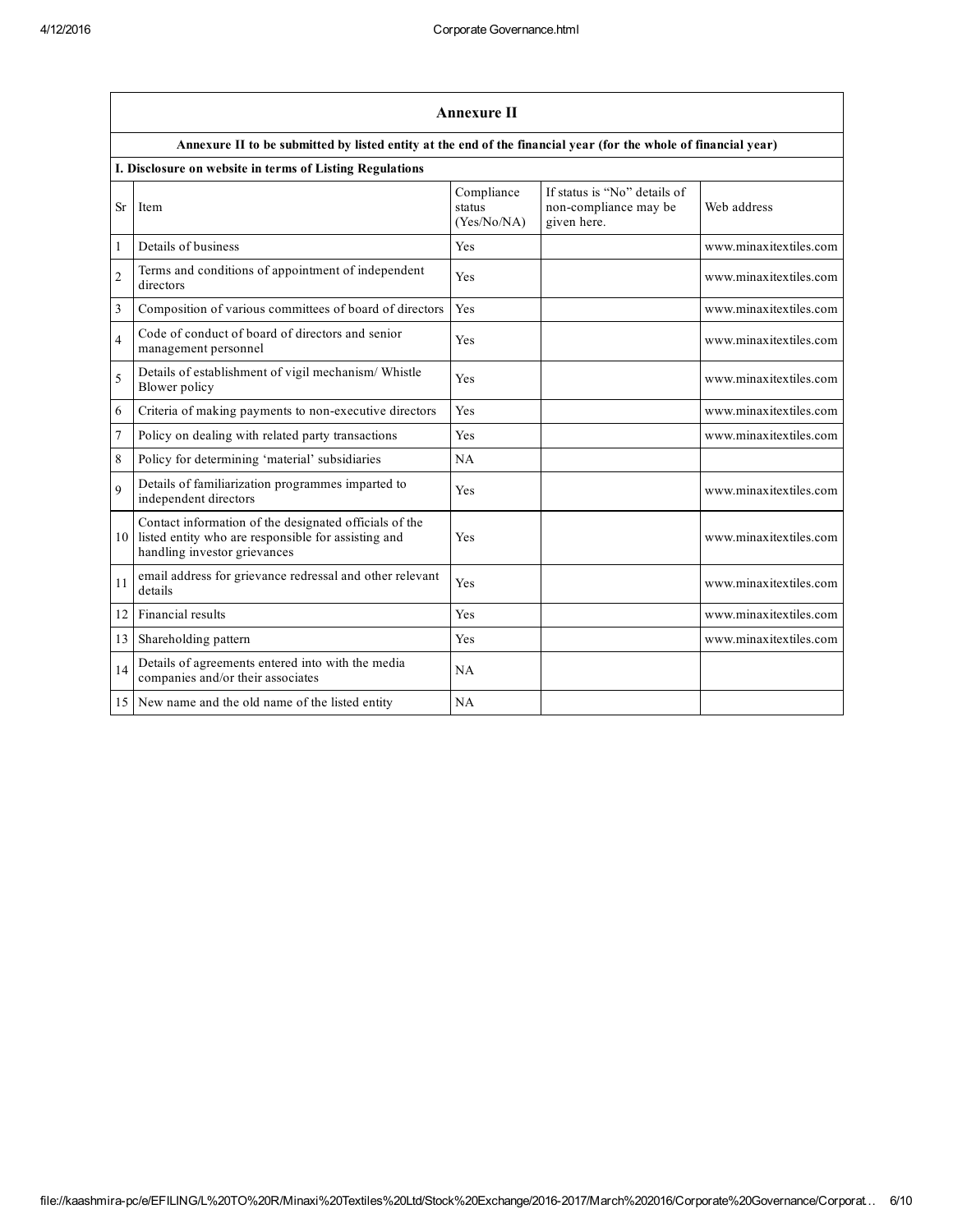|    | <b>Annexure II</b>                                                                                                   |                                      |                                     |                                                                    |  |  |
|----|----------------------------------------------------------------------------------------------------------------------|--------------------------------------|-------------------------------------|--------------------------------------------------------------------|--|--|
|    | <b>II. Annual Affirmations</b>                                                                                       |                                      |                                     |                                                                    |  |  |
| Sr | Particulars                                                                                                          | Regulation<br>Number                 | Compliance<br>status<br>(Yes/No/NA) | If status is "No" details of non-<br>compliance may be given here. |  |  |
| 1  | Independent director(s) have been appointed in terms of<br>specified criteria of 'independence' and/or 'eligibility' | $16(1)(b)$ &<br>25(6)                | Yes                                 |                                                                    |  |  |
| 2  | Board composition                                                                                                    | 17(1)                                | Yes                                 |                                                                    |  |  |
| 3  | Meeting of Board of directors                                                                                        | 17(2)                                | Yes                                 |                                                                    |  |  |
| 4  | Review of Compliance Reports                                                                                         | 17(3)                                | Yes                                 |                                                                    |  |  |
| 5  | Plans for orderly succession for appointments                                                                        | 17(4)                                | Yes                                 |                                                                    |  |  |
| 6  | Code of Conduct                                                                                                      | 17(5)                                | Yes                                 |                                                                    |  |  |
| 7  | Fees/compensation                                                                                                    | 17(6)                                | Yes                                 |                                                                    |  |  |
| 8  | Minimum Information                                                                                                  | 17(7)                                | Yes                                 |                                                                    |  |  |
| 9  | Compliance Certificate                                                                                               | 17(8)                                | Yes                                 |                                                                    |  |  |
| 10 | Risk Assessment & Management                                                                                         | 17(9)                                | Yes                                 |                                                                    |  |  |
| 11 | Performance Evaluation of Independent Directors                                                                      | 17(10)                               | Yes                                 |                                                                    |  |  |
| 12 | Composition of Audit Committee                                                                                       | 18(1)                                | Yes                                 |                                                                    |  |  |
| 13 | Meeting of Audit Committee                                                                                           | 18(2)                                | Yes                                 |                                                                    |  |  |
| 14 | Composition of nomination & remuneration committee                                                                   | $19(1)$ &<br>(2)                     | Yes                                 |                                                                    |  |  |
| 15 | Composition of Stakeholder Relationship Committee                                                                    | $20(1)$ &<br>(2)                     | Yes                                 |                                                                    |  |  |
| 16 | Composition and role of risk management committee                                                                    | 21(1), (2),<br>(3),(4)               | NA                                  |                                                                    |  |  |
| 17 | Vigil Mechanism                                                                                                      | 22                                   | Yes                                 |                                                                    |  |  |
| 18 | Policy for related party Transaction                                                                                 | 23(1), (5),<br>$(6)$ , (7) &<br>(8)  | Yes                                 |                                                                    |  |  |
| 19 | Prior or Omnibus approval of Audit Committee for all related<br>party transactions                                   | 23(2), (3)                           | NA                                  |                                                                    |  |  |
|    | 20 Approval for material related party transactions                                                                  | 23(4)                                | NA                                  |                                                                    |  |  |
| 21 | Composition of Board of Directors of unlisted material<br>Subsidiary                                                 | 24(1)                                | NA                                  |                                                                    |  |  |
| 22 | Other Corporate Governance requirements with respect to<br>subsidiary of listed entity                               | 24(2),(3),<br>$(4)$ , $(5)$ &<br>(6) | NA                                  |                                                                    |  |  |
| 23 | Maximum Directorship & Tenure                                                                                        | $25(1)$ &<br>(2)                     | Yes                                 |                                                                    |  |  |
| 24 | Meeting of independent directors                                                                                     | $25(3)$ &<br>(4)                     | Yes                                 |                                                                    |  |  |
| 25 | Familiarization of independent directors                                                                             | 25(7)                                | Yes                                 |                                                                    |  |  |
| 26 | Memberships in Committees                                                                                            | 26(1)                                | Yes                                 |                                                                    |  |  |
| 27 | Affirmation with compliance to code of conduct from members<br>of Board of Directors and Senior management personnel | 26(3)                                | Yes                                 |                                                                    |  |  |
| 28 | Disclosure of Shareholding by Non-Executive Directors                                                                | 26(4)                                | Yes                                 |                                                                    |  |  |
| 29 | Policy with respect to Obligations of directors and senior<br>management                                             | $26(2)$ &<br>26(5)                   | Yes                                 |                                                                    |  |  |
|    | Any other information to be provided - Add Notes                                                                     |                                      |                                     |                                                                    |  |  |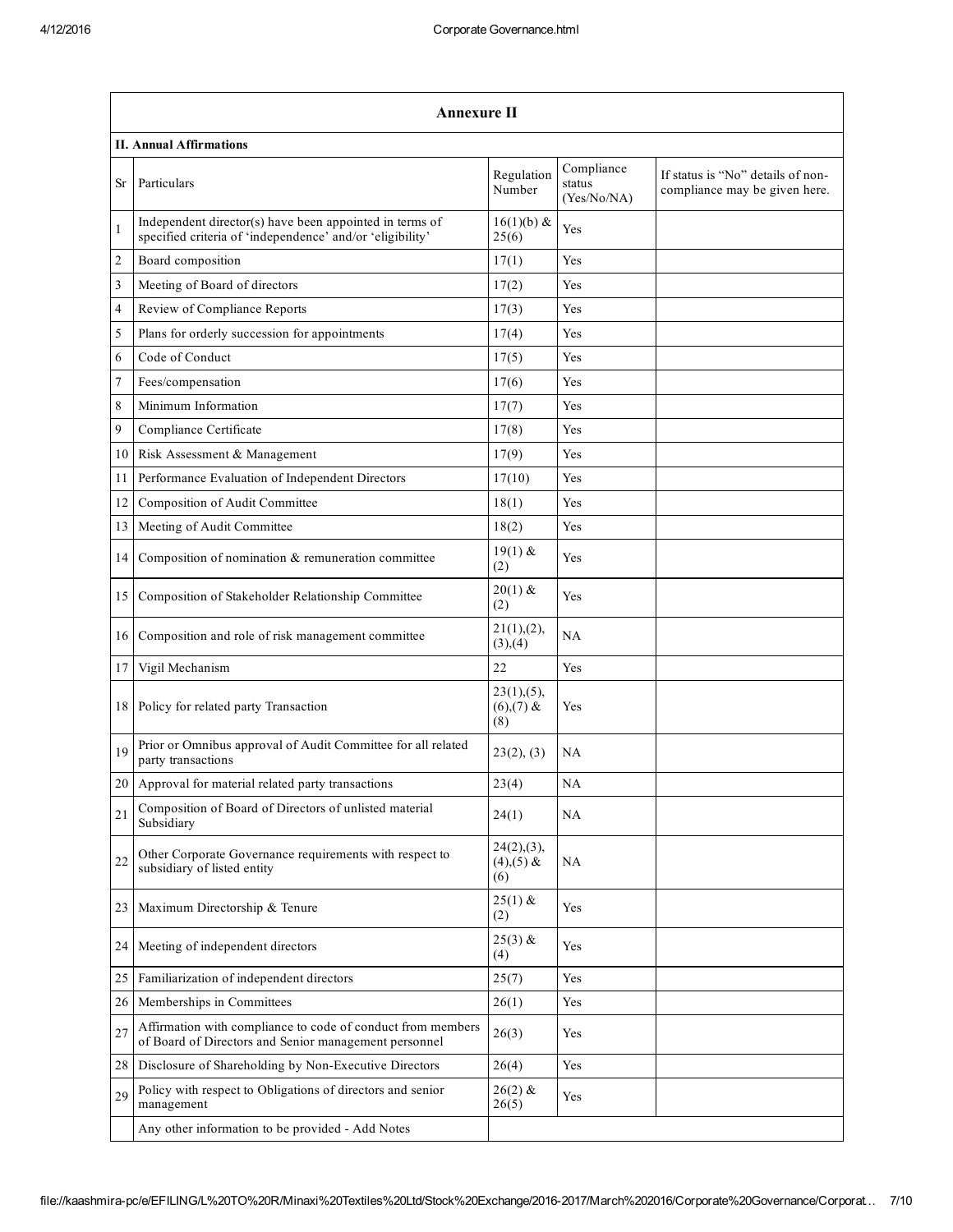## Annexure II

## III. Affirmations

1 The Listed Entity has approved Material Subsidiary Policy and the Corporate Governance requirements with respect to NA